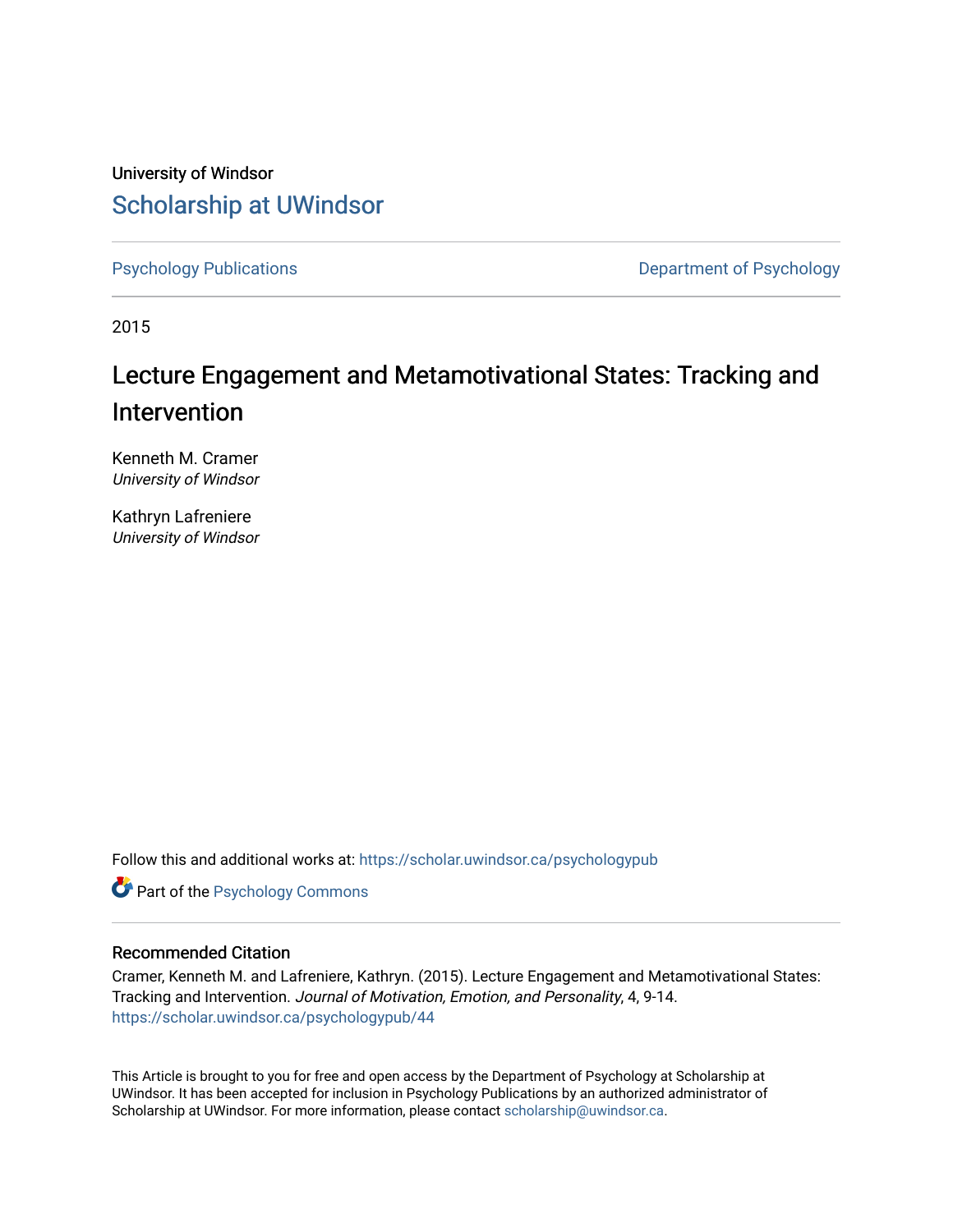# Lecture Engagement and Metamotivational States: Tracking and Intervention

### Kenneth M. Cramer, Kathryn D. Lafreniere University of Windsor

We studied the underlying motives governing students' active learning in the classroom. Previous investigations indicate that during a standard lecture, student ratings of engagement decrease along with serious-mindedness (telic state). In each of two studies, a questionnaire packet was distributed to participants at the start of their 75-minute social psychology class. The instructor paused the lecture every 10 minutes (from Time 1 to Time 6) to assess the extent to which students were (a) serious-minded or telic and (b) engaged in the lecture. Results from Study 1 showed that both serious-mindedness and lecture engagement together dropped over the span of the lecture. In Study 2 we reasoned that by introducing a mid-lecture student group activity, both engagement and serious-mindedness would rebound. Between Time 3 and Time 4, students were given a group task to complete and discuss among each other. Compared to prior data (Study 1) without the activity after Time 3, engagement and serious-mindedness were significantly higher at Time 4 before falling again at Time 6. Educational implications and future directions are discussed.

*Keywords:* lecture engagement, telic vs. paratelic states

Engaging students in higher education – whether at the national or classroom level – continues to be a challenge for educators. The National Survey of Student Engagement (NSSE; http://nsse.iub.edu/) collects data annually from almost 400,000 students in Canada and the United States, enrolled at over 600 4-year colleges and universities; over 4 million students have completed the survey since its inception in the year 2000. The survey reveals how those students are spending their time at their institution and delivers to stakeholders a glimpse into an institution's best practices. As an index of college quality, its purpose is to guide students, instructors, administrators, and legislators toward improving higher education. The ultimate goal is to effectively utilize resources and to organize an efficient curriculum that optimizes student outcomes (Ahlfeld, Mehta, & Sellnow, 2005; Axelson & Flick, 2010; Baron & Corbin, 2012; Coates, 2005; Kahu, 2013; Krause & Coates, 2008; Kuh, 2001, 2003). Meanwhile, inside institutions, instructors are keen to know and improve the engagement and motivational levels of students in the classroom as the lecture is

being delivered. Efforts to maximize that engagement is the focus of this paper.

Research on student engagement and motivation shows that student learning is greatly enhanced when students are actively engaged with the topic materials (Lutze-Mann & Kumar, 2013; Mundy & Consoli, 2013; Winstone & Millward, 2012). However, the level of student engagement and focus are likely to decrease as the lecture progresses and fatigue and distraction increase. Factors that return students to a more serious goal-oriented and less distracted state should similarly enhance student learning and engagement. Using two studies, we evaluated both (a) whether student engagement and serious-mindedness could be tracked (and correlated) throughout an on-going lecture and (b) whether lecture engagement could be returned to originally high levels following a student group activity within the main lecture.

Research in the past decade has challenged instructors to employ the best classroom practices in an effort to optimally engage students in the classroom (Deslauriers et al., 2011), whether from added technology such as electronic response units or clickers (Cramer, Ross, & Marcoccia, 2010) or active learning exercises. Indeed, high student motivation and engagement in learning have consistently been linked to reduced dropout rates and increased levels of student success (Dev, 1997). Of interest presently are two issues: to what extent does student engagement decrease in the course of a lecture and can that engagement be returned to optimal levels through in-class activities? At this point, we consider two approaches – the traditional model and an alternative – which

Kenneth M. Cramer, Department of Psychology, University of Windsor; Kathryn D. Lafreniere, Department of Psychology, University of Windsor.

Correspondence concerning this article should be addressed to Kenneth M. Cramer, Psychology Department, University of Windsor, 401 Sunset Ave., Windsor, ON, N9B 3P4, Canada., E-mail: kcramer@uwindsor.ca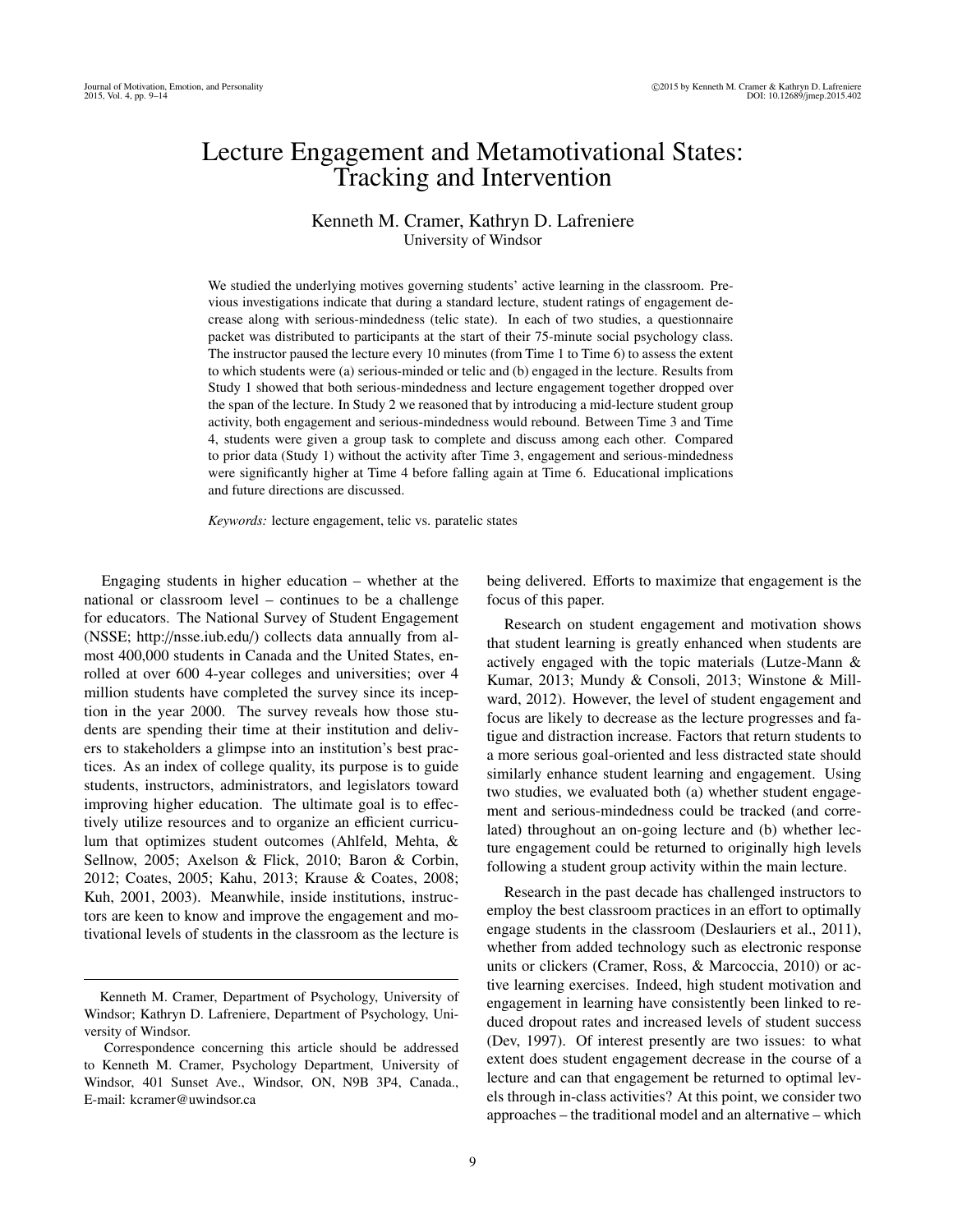| Moment                 | 1            | 2            | 3            | $\overline{4}$ | 5            | 6            | Learning<br>Engagement<br>Mean | Learning<br>Engagement<br>SD |
|------------------------|--------------|--------------|--------------|----------------|--------------|--------------|--------------------------------|------------------------------|
| 1                      |              | .66          | .50          | .47            | .37          | .32          | 11.2                           | 2.54                         |
| 2                      | .72          |              | .66          | .56            | .45          | .37          | 11.7                           | 2.48                         |
| 3                      | .50          | .57          |              | .54            | .54          | .42          | 11.1                           | 2.34                         |
| $\overline{4}$         | .47          | .42          | .75          |                | .79          | .67          | 10.6                           | 2.61                         |
| 5                      | .33          | .23          | .57          | .61            |              | .68          | 10.8                           | 2.52                         |
| 6                      | .13          | .15          | .56          | .62            | .64          |              | 10.8                           | 2.73                         |
| Telic Mean<br>Telic SD | 13.3<br>2.25 | 13.6<br>2.00 | 13.3<br>2.13 | 12.7<br>2.05   | 12.6<br>2.21 | 12.3<br>2.34 |                                |                              |

*Study 1: Telic (Upper Diagonal) and Lecture Engagement (Lower Diagonal) Correlations by Moment, with Moment Means and Standard Deviations*  $(n - 84)$ 

*Note:* Moments represent six times during a lecture when students completed the instrument (10 minutes apart). The upper diagonal contains correlations of telic scores at all combinations of moments. The lower diagonal contains correlations of learning engagement scores. Correlations fall as the moments become more separated.

render opposite predictions and unique directions of advice to classroom instructors.

Table 1

The traditional approach to student engagement argues that students need firm direction within the lecture and are returned to a goal-directed state by reducing the number of potential distractors: cellular telephones, Internet websites, even neighborly conversations (see McKeachie, 1997). Whereas McKeachie notes the traditional "sage on the stage" method has proven to be largely ineffective, it is undermined by the nature of longer class times (those exceeding 75 minutes), which necessarily require a brief recess to reinvigorate fatigued students; this may come in the form of active learning exercises spaced 10-15 minutes apart (see Heaslip, Donovan, & Cullen, 2014; Tangney, 2014). However, an alternative approach (as hypothesized using Reversal Theory) may help to explain how this same outcome can be achieved in situ, throughout an ongoing lecture.

As a metamotivational theory to explain how we transform both emotions and motivations and how we express our personality by the consideration of moment-by-moment experiential states (Lafreniere & Cramer, 2006; Lafreniere, Menna, & Cramer, 2013), Reversal Theory (Apter, 1982, 2013) makes a unique prediction concerning one particular pair of motivational states: namely, the telic vs. paratelic states. Reversal Theory posits that people are inclined to change their state from one pole to the other in a motivational pair when (a) they naturally reach satiation, (b) they are frustrated with their current state, or (c) where a change in state is contingent upon an external event or situation (called "contingent reversals", Apter, 2007). Reversal Theory suggests that one defining feature of the telic state is that it reflects serious-mindedness, rather than playfulness. When students experience a switch from a telic to a paratelic state, it is likely they become less focused on attending to lecture content and are more likely to be distracted (or just have fun) so as to satisfy the needs of the paratelic state.

We wished to explore whether it is possible to return students to a telic state by allowing them a paratelic opportunity of experience (for example, by fostering an energetic group activity halfway into the lecture). In a previous laboratory study that examined telic/paratelic reversals in students who freely interacted with statistics tutorial software and video games, one participant reported using the paratelic experience of the video games "to refresh himself" (p. 253) in order to improve his concentration in returning to the telic activity of working through the statistics software (Lafreniere, Cowles, & Apter, 1988). By this model, giving students an opportunity to switch into the paratelic state – through a lively group activity – should allow them (by satisfaction of their paratelic needs) to subsequently return to a telic or serious-minded state and re-engage with the lecture material. Theoretically then, both telic levels and student engagement with the lecture should rebound.

Note that we are proposing a slightly different idea from the traditional Reversal Theory construct of satiation (Apter, 1982), which refers to the buildup of innate forces over time that bring about a reversal (in the absence of either contingent events or frustration); that is, satiation happens on its own. We are proposing instead a kind of saturation of fulfillment within a state – purposefully allowing full expression of a paratelic state in an attempt to stimulate a reversal; that is, a higher arousal activity in a lecture may help to exhaust or discharge students' paratelic state and return them to a more serious-minded telic state.

Our goals were three-fold: (1) can we track lecture engagement and student telic motivations in the course of an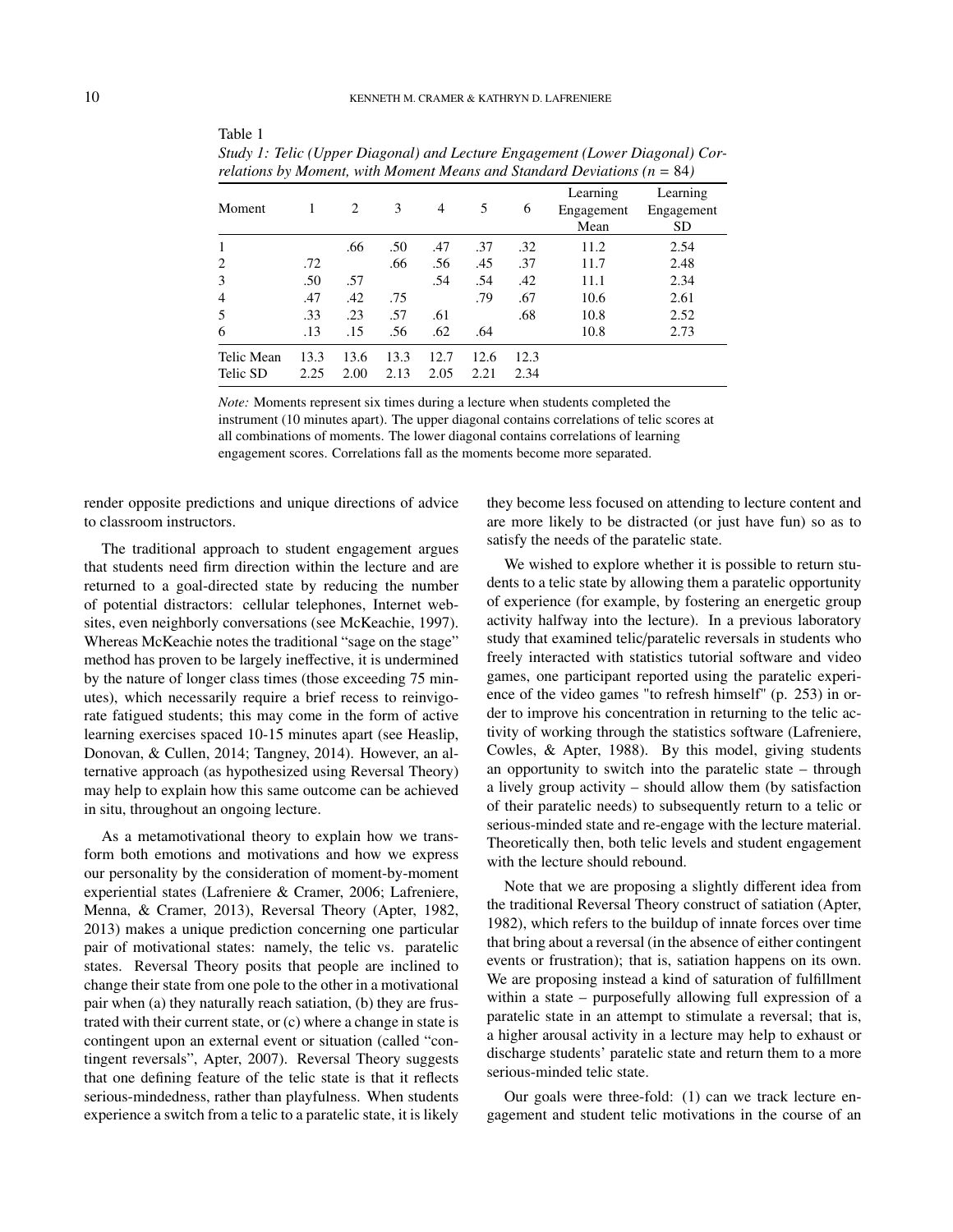ongoing-lecture; (2) can we explain or predict changes in engagement based on telic and paratelic states; (3) and can we improve student engagement during the course of a lecture by manipulating student motivational states through the process of allowing temporary but full expression of their paratelic needs?

#### Study 1 Method

#### Participants and Measures

We recruited 84 students (73% female) from an undergraduate social psychology class at a mid-sized Canadian university who participated for partial course credit. At the start of class, students first completed the Paratelic Dominance Scale (Cook & Gerkovich, 1993), a 12-item measure of the state participants are most likely to experience in the course of a day (internal consistency estimates were high;  $\alpha$  = .83 despite poor psychometric performance from item-9, which we removed). Students then received a questionnaire packet divided into six 7-item units measured using a 5-point scale: four items measured telic levels (as taken from the best performing (internally consistent) items from the Telic/Paratelic State Instrument (O'Connell & Calhoun, 2001) – feeling playful vs. feeling serious-minded; wanting peace/quiet vs. wanting adventure; trying to accomplish a goal vs. having fun; and wanting to feel more energetic vs. wanting to be less energetic; ( $\alpha = .80$ ). The other three items measured lecture engagement – the extent to which students were focused on the lecture, interested in the lecture, and engaged in the lecture; ( $\alpha$  = .93). At 10-minute intervals throughout the 75-minute lecture, students completed one of the six 7-item units (duration of each was approximately 15 seconds).

#### Study 1 Results and Discussion

Significance was set at .05 for all statistical tests. For each of the six moments in the lecture, an overall telic moment score was derived for each student by summing the four constituent items, as was an overall lecture engagement moment score by summing the three constituent items. Table 1 shows the correlations of all combinations of moments for the telic scores in the upper diagonal and for the learning engagement scores in the lower diagonal. Note how the correlations are lower as one moves away from any given moment; that is, correlations are larger when predicting a neighboring moment rather than one several time intervals removed. For example, the correlation between learning engagement scores at intervals 1 and 2 was quite high (*r* = .72), compared to the correlation between engagement at intervals 1 and 6  $(r =$ .13).

Table 2 shows the correlations between the telic and learning engagement measures at all combinations of moments. Note that the significant correlations, shown in boldface, tend

| Table 2 |                                          |
|---------|------------------------------------------|
|         | Study 1: Telic $(T)$ and Lecture Engage- |
|         | ment (LE) Correlations with Each Other   |
|         | by Moment $(n - 84)$                     |

| $UY$ <i>informent</i> $\mu - \sigma$ |                                               |  |  |                   |  |  |  |  |
|--------------------------------------|-----------------------------------------------|--|--|-------------------|--|--|--|--|
|                                      |                                               |  |  | T1 T2 T3 T4 T5 T6 |  |  |  |  |
|                                      | 08. 07. 02. 22. <b>44. 32. 144</b>            |  |  |                   |  |  |  |  |
|                                      | 19. 19. <b>43. 36. 36.</b> PHz. 24. 24.       |  |  |                   |  |  |  |  |
|                                      | LE3 .20 .38 .35 .26 .13 .15                   |  |  |                   |  |  |  |  |
|                                      | 17. <b>23. 27. 15.</b> 14. 15. <b>16.</b>     |  |  |                   |  |  |  |  |
|                                      | 13. <b>29. 23. 29.</b> 18. 19. <b>23.</b> 29. |  |  |                   |  |  |  |  |
|                                      | <b>15</b> .06 .14 .15 .15 .20 .30             |  |  |                   |  |  |  |  |
|                                      |                                               |  |  |                   |  |  |  |  |

*Note:* Correlations in boldface are significant at  $p < .05$ 

to be found along the diagonal, suggesting a moment-bymoment relationship between the telic state and learning engagement. In post-hoc tests, participants' telic dominance scores, as measured by the first instrument used by the students, were not correlated with lecture engagement at all moments ( $p > .05$ ), but, curiously, were correlated at every oddnumbered moment ( $p < .05$ ): Moment 1 ( $r = .344$ ), Moment 3 (*r* = .305), and Moment 5 (*r* = .234); but not Moments 2, 4, or 6 ( $p > .05$ ).

A repeated-measures factorial analysis of variance was conducted using the six telic moments and the six lecture engagement moments as dependent measures. Results (see Figure 1) showed a significant main effect for telic levels over time,  $F(5, 76) = 4.32$ ,  $p = .002$ ; so that participants became progressively less telic (less serious-minded; and more paratelic or playful) as the lecture progressed. Results also showed a significant main effect across time for Lecture Engagement,  $F(5, 76) = 3.06$ ,  $p = .014$ ; so that engagement in the lecture dropped significantly as the lecture progressed. There was no significant interaction between telic state and lecture engagement ( $p > .05$ ), suggesting the two measures dropped at comparable rates.

These results suggest not only that both telic and lecture engagement levels can be successfully tracked during an ongoing lecture, but that the two are correlated – so that lecture engagement descended as students moved into a more paratelic (less serious-minded) state.

Our next research question asks whether students' state can be manipulated so as to return students to a telic (seriousminded) state and enhance student engagement within the lecture. If students retreat from the telic into the paratelic state as a result of distraction and fatigue, then offering a paratelic activity may help to saturate the playful state and motivate students toward a telic serious-minded state, thus enhancing lecture engagement (Apter, 2013). Like Study 1, Study 2 tracked telic and lecture engagement levels, but included a mid-lecture intervention (a paired student activity) to stimulate the paratelic state via saturation.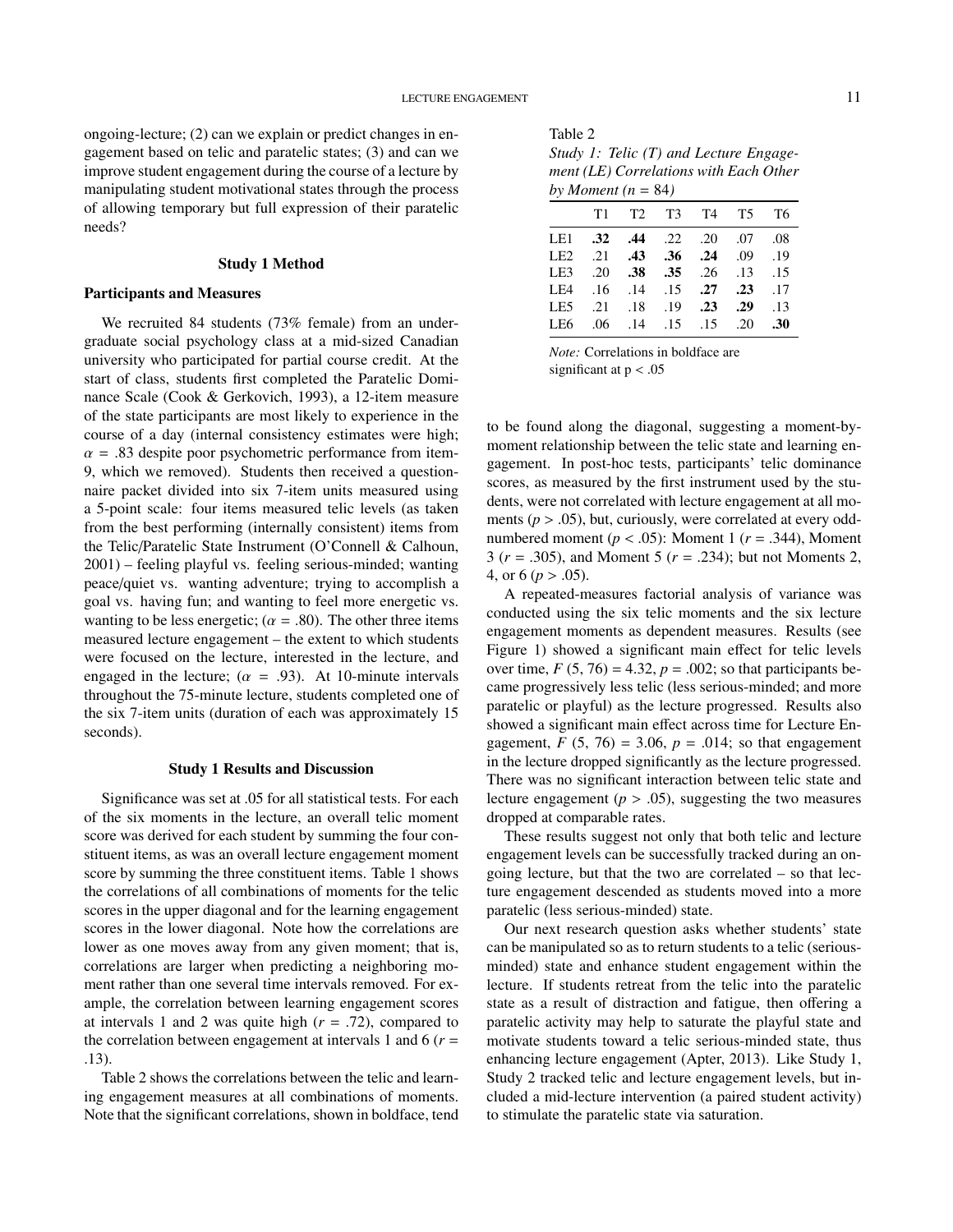

*Figure 1*. Differences between results of Study 1 and Study 2 in telic state and learning engagement measures over the six moments. The intervention in Study 2 occurred between moments 3 and 4.

#### Study 2 Method

#### Participants, Measures, and Procedure

In a replication of the first study, we utilized 111 social psychology students (76.7% female) at the same university who participated for partial course credit. Participants completed the Telic-Paratelic Dominance Scale ( $\alpha$  = .81; with similar psychometric misbehavior from item 9). Students then received the same 7-item questionnaire packet divided again into 6 units: four items ( $\alpha = .80$ ) measured telic levels and three items ( $\alpha$  = .95) measured lecture engagement. At 10-minute intervals throughout the lecture, students completed each subsequent unit.

The key change between Studies 1 and 2 involved the implementation, between the 3rd and 4th moments in the lecture, with a paratelic activity wherein students worked in pairs to develop creative examples for several of the theoretical concepts discussed in the lecture (for example, everyday examples of social loafing). The goal of this exercise (taking five minutes of lecture time) was to offer an interactive and less serious-minded activity to stimulate a paratelic state via saturation. We observed among students during this recess a lively and light-hearted discussion; thus, we would describe their expressive mood and behavior as playful.

#### Study 2 Results

Like Table 1, Table 3 shows the correlations of all combinations of moments for telic scores in the upper diagonal and for learning engagement scores in the lower diagonal, but now for Study 2. Repeated-measures analysis of variance using the six telic moments and the six lecture engagement moments as the dependent variables showed significant changes over time in telic levels,  $F(5, 105) = 2.41$ ,  $p = .036$ .

Similarly, engagement levels dropped over time,  $F(5, 105) =$ 6.74,  $p < .001$ . The absence of a significant interaction ( $p >$ .05) suggests that the telic and engagement levels changed at comparable rates. However, unlike the steadily descending telic and engagement levels observed over time in Study 1, both telic and engagement levels dropped in Study 2 up to (and including) the 3rd moment before they rebounded (immediately following the mid-lecture activity).

A comparison of each telic and engagement moment from Study 1 to Study 2 showed that each of the data points by moment was statistically equivalent, with the exception of Moment 4, where (a) telic levels were marginally lower in Study 1 ( $M = 12.71$ ) compared to Study 2 ( $M = 13.29$ ),  $t(193) =$ 1.89,  $p = 0.06$ ; and (b) engagement levels were significantly lower in Study 1 ( $M = 10.62$ ) compared to those in Study 2  $(M = 11.48), t(193) = 2.58, p = .012.$ 

#### General Discussion

As a follow-up to our first study, the second study showed that (a) we can successfully track telic levels and lecture engagement through the course of a lecture, (b) we can explain changes in lecture engagement due to telic or goal-directed states, and (c) we can enhance lecture engagement by introducing a mid-lecture activity which saturates the paratelic state and induces a reversal to the serious-minded telic state. In short, by introducing a paratelic or playful activity (such as a paired-up or large group exercise) mid-way through an ongoing lecture, students can express a more paratelic state, saturate it, and feel motivated to entertain a more seriousminded telic state. The implication here is that instructors should be encouraged to utilize interactive class activities in an effort to maintain high levels of engagement because stu-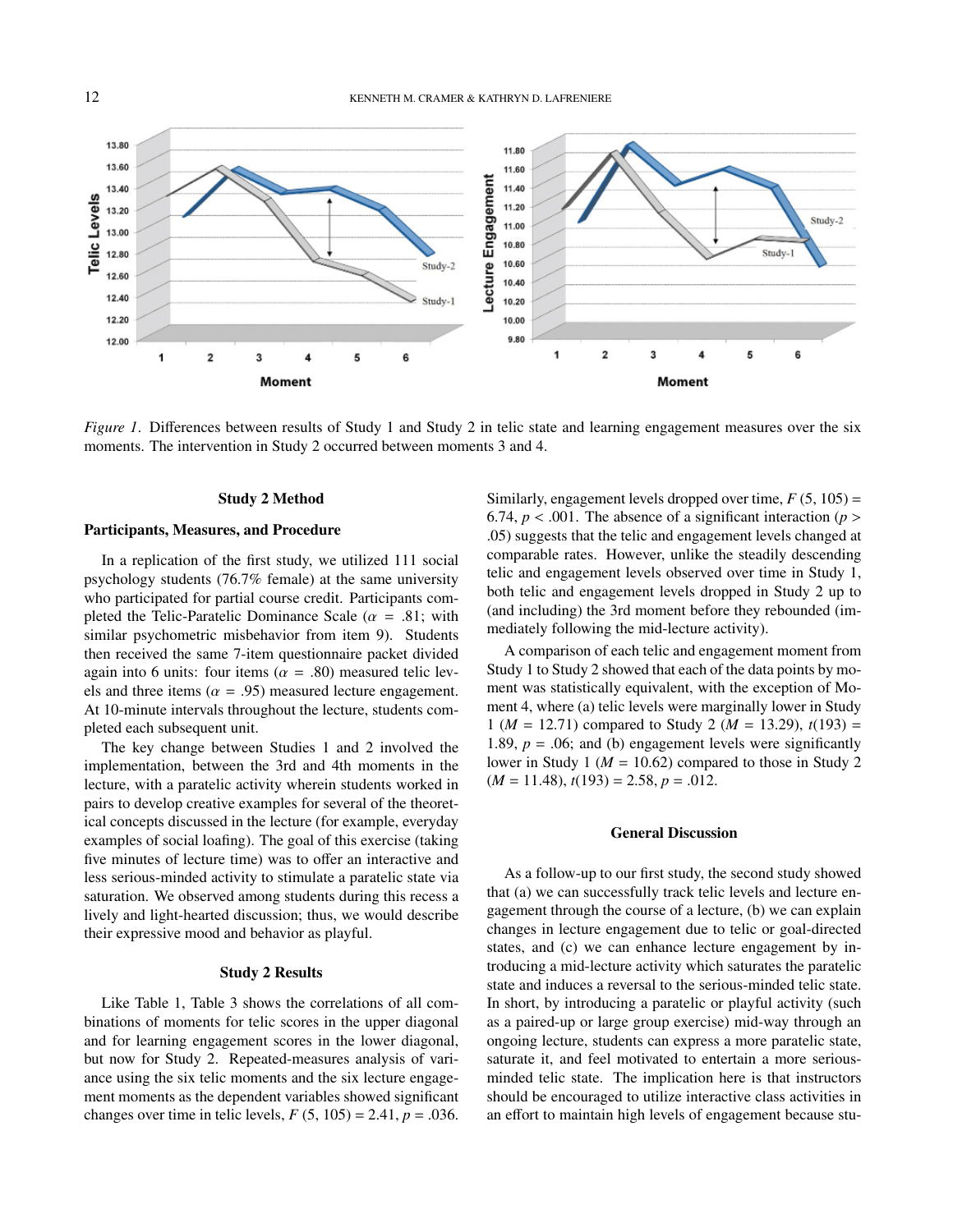#### LECTURE ENGAGEMENT 13

| relations by Moment, with Moment Means and Standard Deviations ( $n = 111$ ) |      |      |      |      |      |      |                                |                                     |
|------------------------------------------------------------------------------|------|------|------|------|------|------|--------------------------------|-------------------------------------|
| Moment                                                                       | 1    | 2    | 3    | 4    | 5    | 6    | Learning<br>Engagement<br>Mean | Learning<br>Engagement<br><b>SD</b> |
| 1                                                                            |      | .71  | .52  | .33  | .44  | .39  | 10.9                           | 2.95                                |
| 2                                                                            | .66  |      | .64  | .42  | .41  | .38  | 11.7                           | 2.86                                |
| 3                                                                            | .57  | .77  |      | .44  | .41  | .45  | 11.3                           | 3.1                                 |
| $\overline{4}$                                                               | .55  | .67  | .75  |      | .58  | .48  | 11.5                           | 2.97                                |
| 5                                                                            | .47  | .57  | .63  | .74  |      | .64  | 11.3                           | 3.09                                |
| 6                                                                            | .46  | .48  | .57  | .68  | .77  |      | 10.8                           | 2.73                                |
| Telic Mean                                                                   | 13   | 13.5 | 13.3 | 13.3 | 13.1 | 12.7 |                                |                                     |
| Telic SD                                                                     | 2.89 | 2.51 | 2.39 | 2.17 | 2.11 | 2.37 |                                |                                     |

*Study 2: Telic (Upper Diagonal) and Lecture Engagement (Lower Diagonal) Correlations by Moment, with Moment Means and Standard Deviations (n* = 111*)*

*Note:* Moments represent six times during a lecture when students completed the instrument (10 minutes apart). The upper diagonal contains correlations of telic scores at all combinations of moments. The lower diagonal contains correlations of learning engagement scores. In this study a paratelic intervention (a paired student activity) occurred between moments 3 and 4.

dents use these activities to satisfy their paratelic needs and re-engage with the course material.

Table 3

Critics may charge that without a direct measure of students' state during the mid-lecture activity, it is impossible to say whether the task was in fact paratelic in nature. This point carries some merit, since it was arguably never assessed in the course of the mid-lecture activity. From its phenomenological basis, Reversal Theory does not posit to be certain that an individual is in any given state – rather it implies this based on observed mood and behaviour. As such, we did observe behaviour and mood during the activity that could be regarded as light-hearted, enjoyable, playful, and lively. As such, we are confident the students found the mid-lecture activity to be paratelic in nature.

Critics may further argue that since the two studies were conducted on different participating students at different times, an artifact of time may have played a role. However, we urge readers to see that moments hypothesized not to be different between the two studies (i.e., those without paratelic saturation, namely all moments but the 4th) were not different, and those moments hypothesized to be different between the two studies (namely the 4th moment) were different.

We encourage researchers and practitioners to further explore the notion of saturation as an interventional technique. Of interest for future research is the question of how many paratelic activities should be introduced in the course of a lecture (as per the time specified) so as to maximally optimize student engagement (Heaslip, Donovan, & Cullen, 2014). Several different types of mid-lecture activities can be compared for their relative efficacy in engagement, for example relaxation, taking a minute to review notes or the textbook, or noting a question one might wish to ask (Tangney, 2014). Additional questions may address the interaction between personality and telic levels during lecture engagement (Lafreniere & Cramer, 2006; Lafreniere et al., 2013). Finally, whereas the present studies examined levels of student engagement, follow-up assessments could be introduced to determine if student learning is enhanced by the introduction of paratelic activities mid-lecture.

#### References

- Ahlfeld, S., Mehta, S., & Sellnow, T. (2005). Measurement and analysis of student engagement in university classes where varying levels of PBL methods of instruction are in use. *Higher Education Research and Development, 24,* 5-20.
- Apter, M. J. (1982). *The experience of motivation: A theory of psychological reversals*. London and New York: Academic Press.
- Apter, M. J. (2013). Developing Reversal theory: Some suggestions for future research. *Journal of Motivation, Emotion, and Personality, 1,* 1-8.
- Axelson, R. D., & Flick, A. (2010). Defining student engagement. *Change: The Magazine of Higher Learning, 43,* 38-43.
- Baron, P., & Corbin, L. (2012). Student engagement: Rhetoric and reality. *Higher Education Research and Development, 31,* 759-772.
- Coates, H. (2005). The value of student engagement for higher education quality assurance. *Quality in Higher Education, 11,* 25-36.
- Cook, M. R., & Gerkovich, M. M. (1993). The development of a Paratelic Dominance Scale. *Advances in Reversal theory.* 177-188.